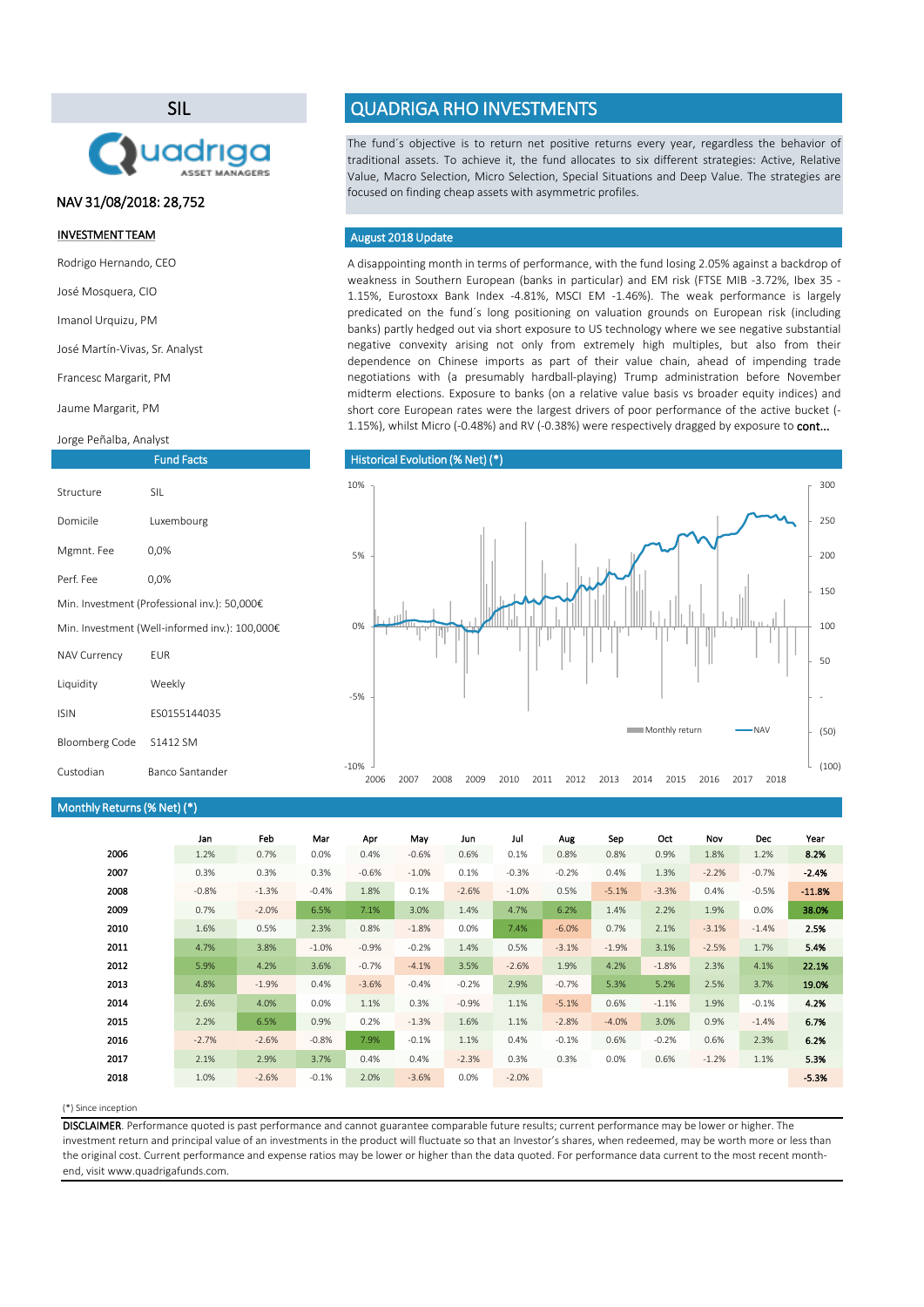## (\*) Since inception

DISCLAIMER. Performance quoted is past performance and cannot guarantee comparable future results; current performance may be lower or higher. The investment return and principal value of an investments in the product will fluctuate so that an Investor's shares, when redeemed, may be worth more or less than the original cost. Current performance and expense ratios may be lower or higher than the data quoted. For performance data current to the most recent monthend, visit www.quadrigafunds.com.

| Gross | 291.35% |
|-------|---------|
| Net   | 29.93%  |

| $\sim$ post set $\sim$ $\sim$ $\sim$ |         |                       |                 |                   |         |                 |  |  |
|--------------------------------------|---------|-----------------------|-----------------|-------------------|---------|-----------------|--|--|
|                                      |         | <b>RETURNS (CAGR)</b> |                 | <b>VOLATILITY</b> |         |                 |  |  |
|                                      | 5 years | 3 years               | Since inception | 5 years           | 3 years | Since inception |  |  |
| Rho Investments                      | 6.20%   | 3.67%                 | 7.29%           | 8.40%             | 7.72%   | 8.70%           |  |  |
| Stoxx 600                            | 4.39%   | 3.44%                 | 1.72%           | 11.32%            | 10.84%  | 14.23%          |  |  |
| Iboxx Eur Corporate                  | 2.70%   | 2.16%                 | 3.59%           | 2.57%             | 2.53%   | 3.85%           |  |  |

| Active                    | 29.07% |
|---------------------------|--------|
| Relative value            | 16.18% |
| Macro                     | 20.51% |
| Micro                     | 11.59% |
| <b>Special Situations</b> | 11.73% |
| Deep Value                | 1.50%  |
| Hedges                    | 3.00%  |
| Liquidity                 | 6.43%  |
|                           |        |

| German Govt, Bond Futures       | 42.29% |
|---------------------------------|--------|
| Spread L/S Banks - Eurostoxx 50 | 25.59% |
| Long S&P - Short Nasdaq         | 12.48% |
| <b>BFCM CMS T1 FRN</b>          | 6.53%  |
| Long FB Equity - Short Nasdaq   | 6.27%  |

| <b>Risk/Return</b> |       |
|--------------------|-------|
| Volatility*        | 8.70% |
| Sharpe Ratio*      | 0.84  |
| Sortino Ratio      | 1.19  |
| VaR 99,5% 1-day    | 0.94% |

| <b>Returns (% Net)</b> |          |
|------------------------|----------|
| 2018                   | $-5.28%$ |
| $CAGR*$                | 7.29%    |
| August 2018            | $-2.04%$ |

# Top Five Positions



## Risk Concentration and Distribution Metrics

## Performance attribution across strategies (% Net)

## Comparative Risk / Return

% Exposure





**Number of positions per strategy**



#### **Var % Contrib Hist 3Y**